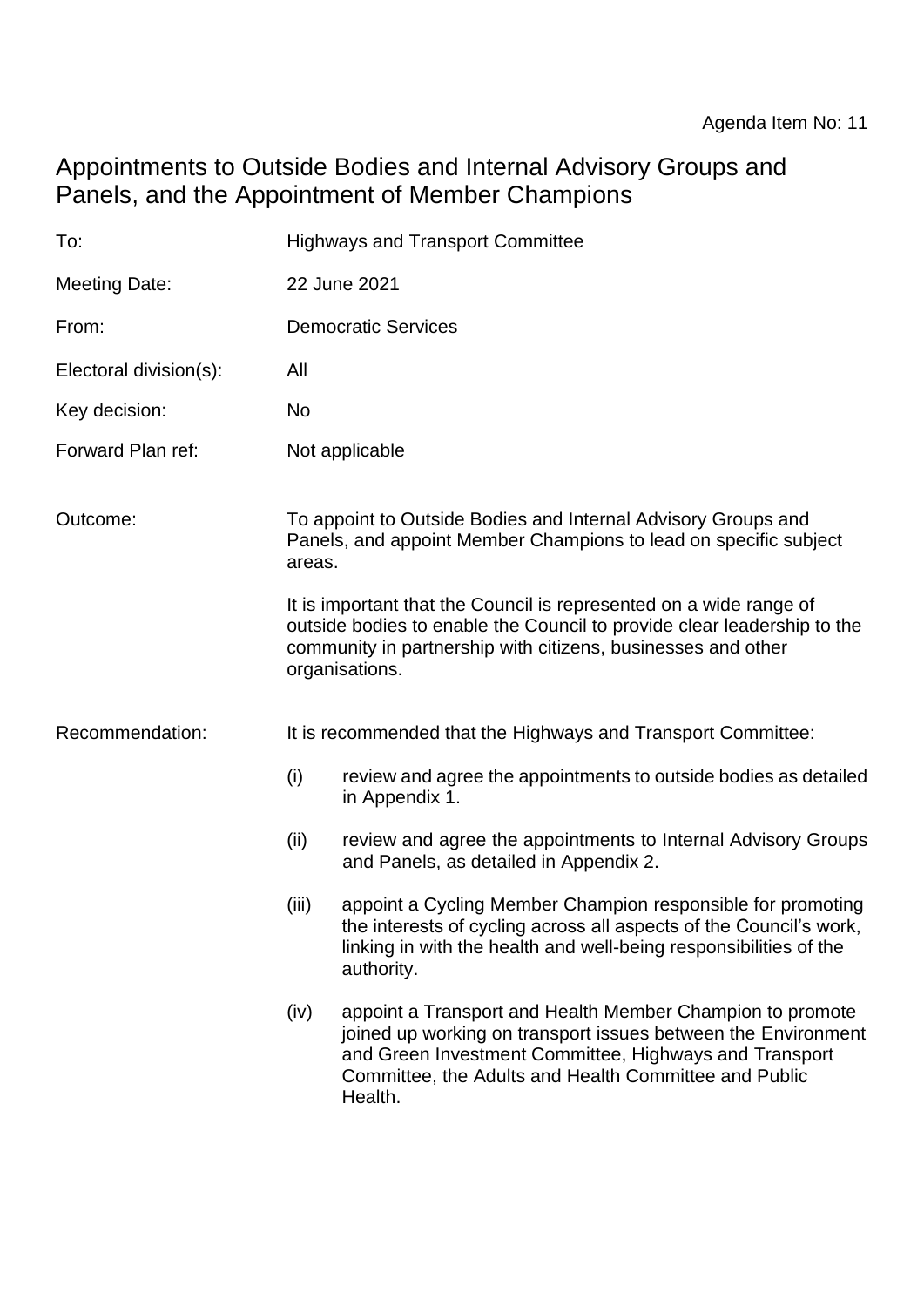(v) delegate, on a permanent basis between meetings, the appointment of representatives to any vacancies on outside bodies, groups and panels, within the remit of the Highways and Transport Committee, to the Director, Place and Economy in consultation with the Chair, Highways and Transport Committee.

Officer contact:

- Name: Daniel Snowdon
- Post: Deputy Democratic Services Manager<br>
Email: Daniel.snowdon@cambridgeshire.gov.
- Daniel.snowdon@cambridgeshire.gov.uk
- Tel: 01223 699177

Member contacts:

- Names: Councillor Peter McDonald / Councillor Gerri Bird<br>Post: Chair / Vice Chair
- Chair / Vice Chair
- Email: Peter.McDonald@cambridgeshire.gov.uk
- Tel: 01223 706398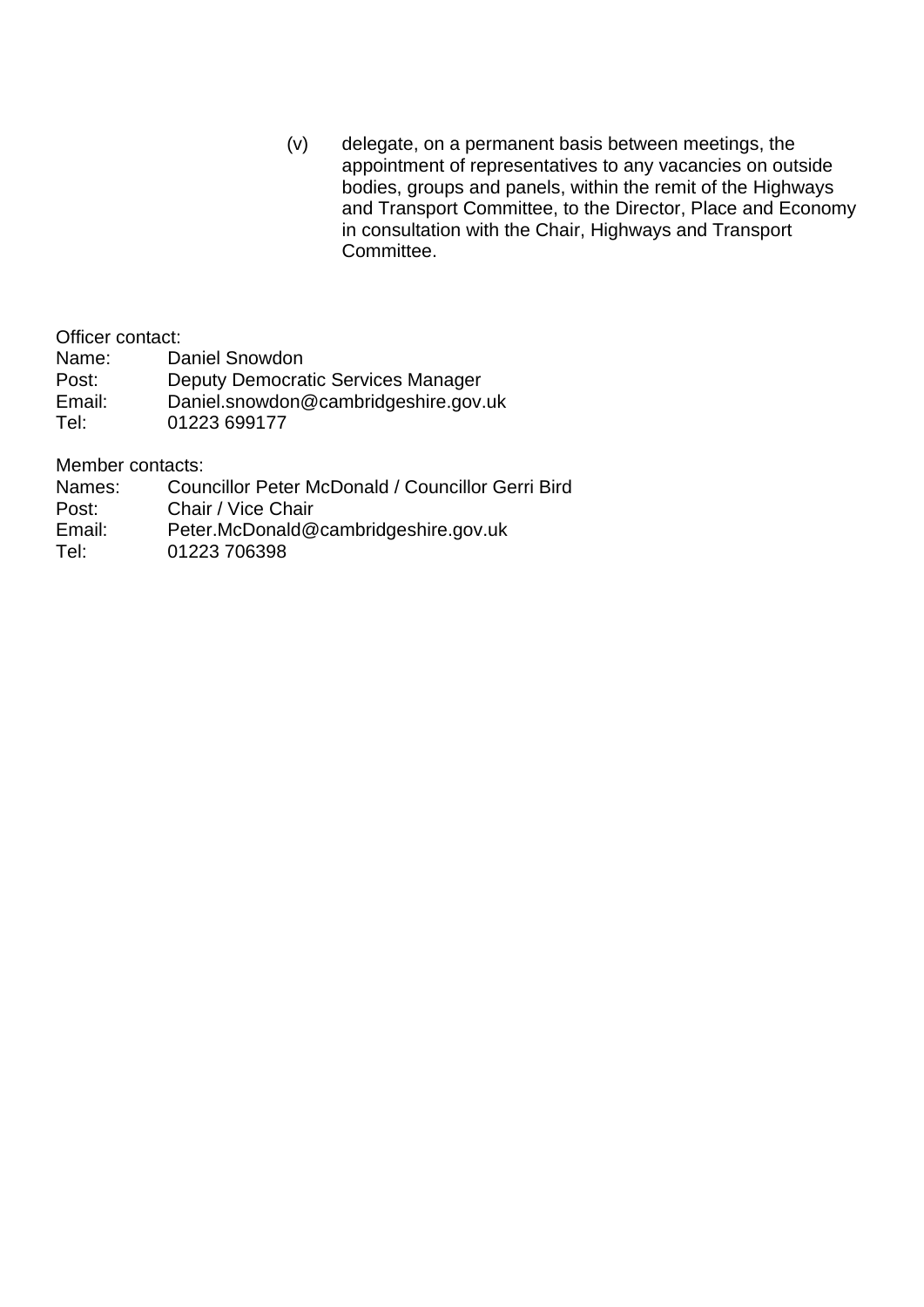## 1. Background

- 1.1 The County Council's Constitution states that the Highways and Transport Committee has authority to nominate representatives to Outside Bodies other than the Combined Authority, Greater Cambridge Partnership, Cambridgeshire and Peterborough Fire Authority, the County Councils Network Council, and the Local Government Association.
- 1.2 The Committee also has authority to determine the Council's involvement in and representation on County Advisory Groups. The Committee may add to, delete, or vary any of these advisory groups, or change their composition or terms of reference.
- 1.3 Appointments to Outside Bodies and Internal Advisory Groups and Panels are agreed by the relevant Policy and Service Committee.
- 1.4 On 2 June 2020, the Committee agreed to delegate, on a permanent basis between meetings, the appointment of representatives to any outstanding outside bodies, groups, panels and partnership liaison and advisory groups, within the remit of the Highways and Transport Committee, to the Chief Executive in consultation with the Chair of Highways and Transport Committee.
- 1.5 It is important that the Council is represented on a wide range of outside bodies to enable the Council to provide clear leadership to the community in partnership with citizens, businesses, and other organisations.

#### 2. Main Issues

- 2.1 The outside bodies where appointments are required are set out in Appendix 1 to this report. The previous representative(s) is indicated. It is proposed that the Committee should agree the appointments to these bodies.
- 2.2 The internal advisory groups and panels where appointments are required are set out in Appendix 2 to this report. The previous representative(s) is indicated. It is proposed that the Committee should agree the appointments to these bodies.
- 2.3 The Committee is also asked to consider the appointment of a Member Champion for Cycling, and for Transport and Health.

### 3. Alignment with corporate priorities

3.1 Communities at the heart of everything we do

There are no significant implications for this priority.

3.2 A good quality of life for everyone

There are no significant implications for this priority.

3.3 Helping our children learn, develop and live life to the full